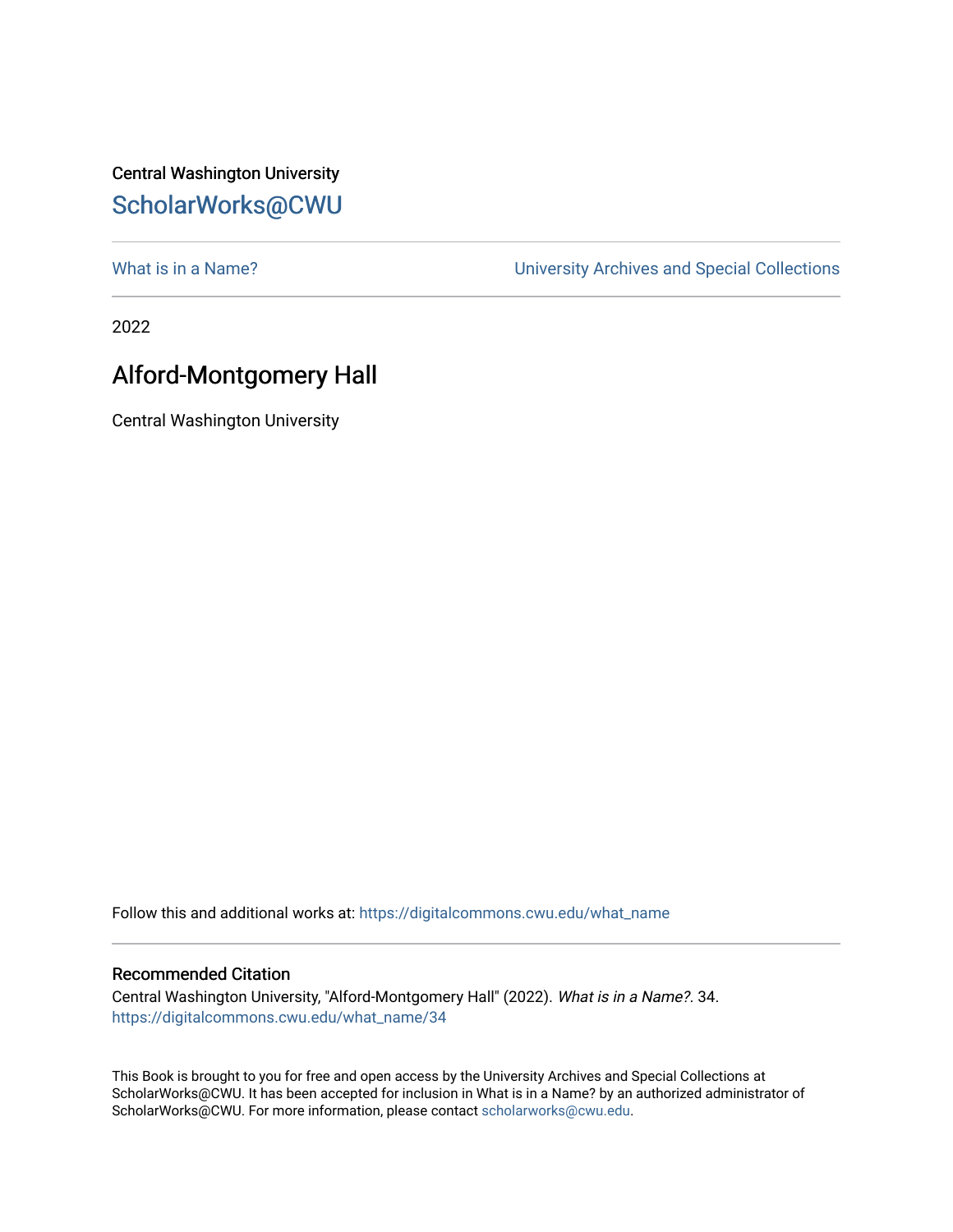What's in a Name? Alford-Montgomery Hall

Alford-Montgomery Hall (often called Al-Monty) in the Student Village North area of Central is named for two former Central students who both loved music and lost their lives in the service of their country during World War II.

Clifton "Clif" Alford moved to the Kittitas Valley in 1935. He attended local schools, graduating from Ellensburg High School, and completed his studies at the Central Washington College of Education.

Alford was a gifted and talented musician both in high school and college, playing not only the violin—he was described as a master violinist—but also all brass instruments. The oldest of eight siblings, Alford was active in his local Presbyterian church and played with bands and orchestras at church and special occasions.

After joining the U.S. Army Airs Corps, Alford trained as a pilot and was put in charge of a lumbering B-17 bomber, flying out of Cheveston Airfield, located 60 miles northwest of London.

On August 4, 1944, Alton and his nine-member crew joined a group of more than 100 aircraft making a daytime bombing run on an oil refinery complex on the border between France and Germany, in the vicinity of Alsace, France.

As the aerial convoy grew closer to its target, the Germans began firing their anti-aircraft weapons at the planes. According to reports, Alford's airplane was hit by an 88 mm anti-aircraft flak shell that exploded either directly into or very close to the forward area of the plane's bomb bay.

The plane broke apart with the cockpit section crashing into an apple orchard just inside the German border, killing the 24-year-old Alford and his co-pilot as well as the turret gunner, navigator, and bombardier. In the end, all but one member of the crew was killed in the crash.

Alford's remains were buried at the Lorraine National Cemetery near St. Avold, France.

The other name on the residence hall honors Hamilton "Ham" Montgomery, who graduated from Central in 1939. During his time at the school, Montgomery was, according to the January 5, 1945 Ellensburg Capital newspaper, "one of the best-known students at college here."

Montgomery was active on the track team as a distance runner and played on Central's football team. But his passion was music—he had what the paper described as "a marvelous voice" who also played the coronet and the piano well.

"'Ham had one of the finest baritone voices,' said Wayne Hertz, head of the music department at Central Washington college," noted the newspaper. "We had featured him as a soloist and undoubtably he was one of the most popular students here in many years."